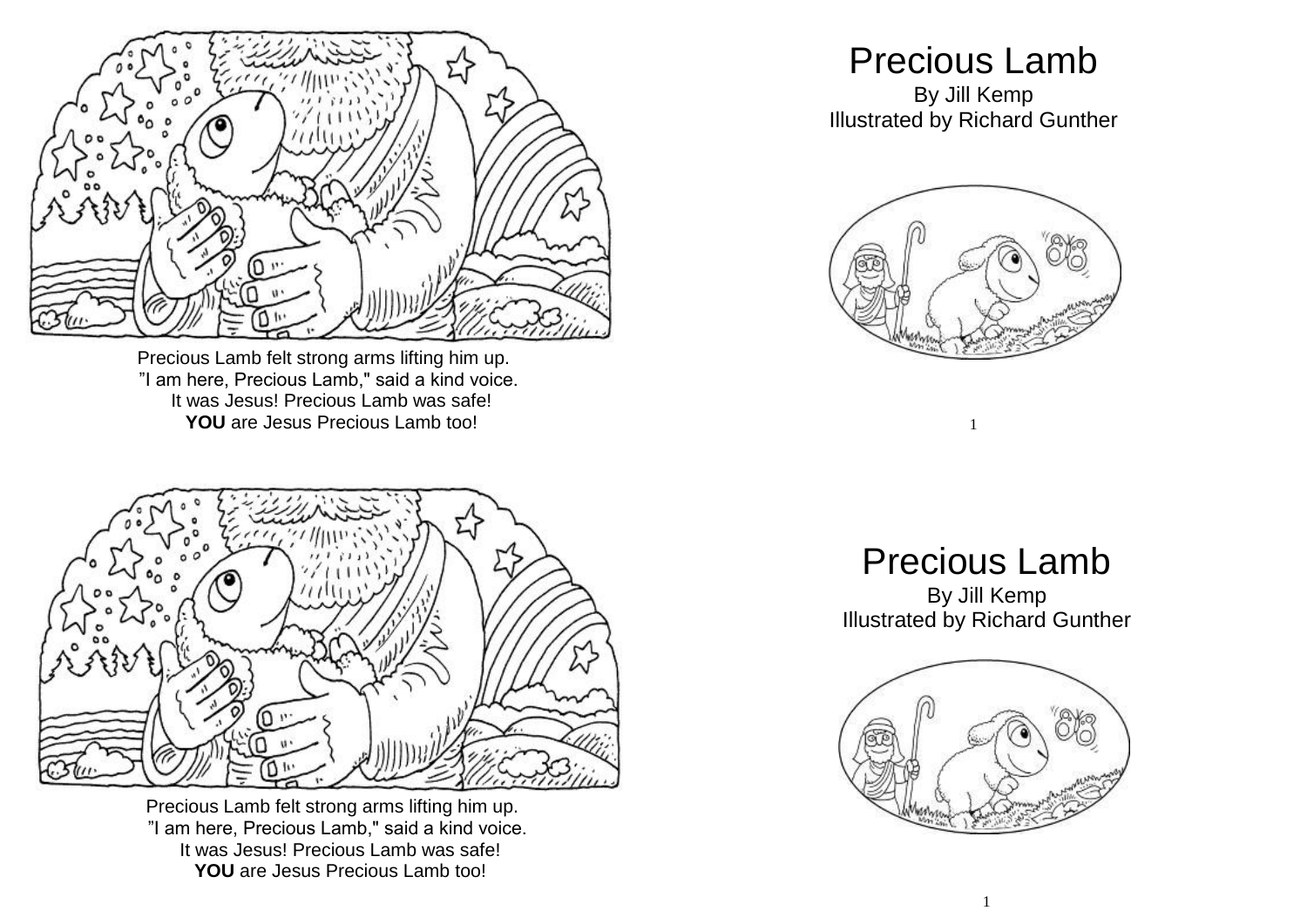

Precious Lamb was soft and woolly. He loved to jump, run and play with his friends. He was a happy, good lamb. Precious Lamb belonged to Jesus! 2



Night came. The wind blew. The rain came. Precious Lamb said sadly, "I wish Jesus was here." A big tear trickled down his cheek. "Help me, Jesus," he cried.



Precious Lamb was soft and woolly. He loved to jump, run and play with his friends. He was a happy, good lamb. Precious Lamb belonged to Jesus!



Night came. The wind blew. The rain came. Precious Lamb said sadly, "I wish Jesus was here." A big tear trickled down his cheek. "Help me, Jesus," he cried.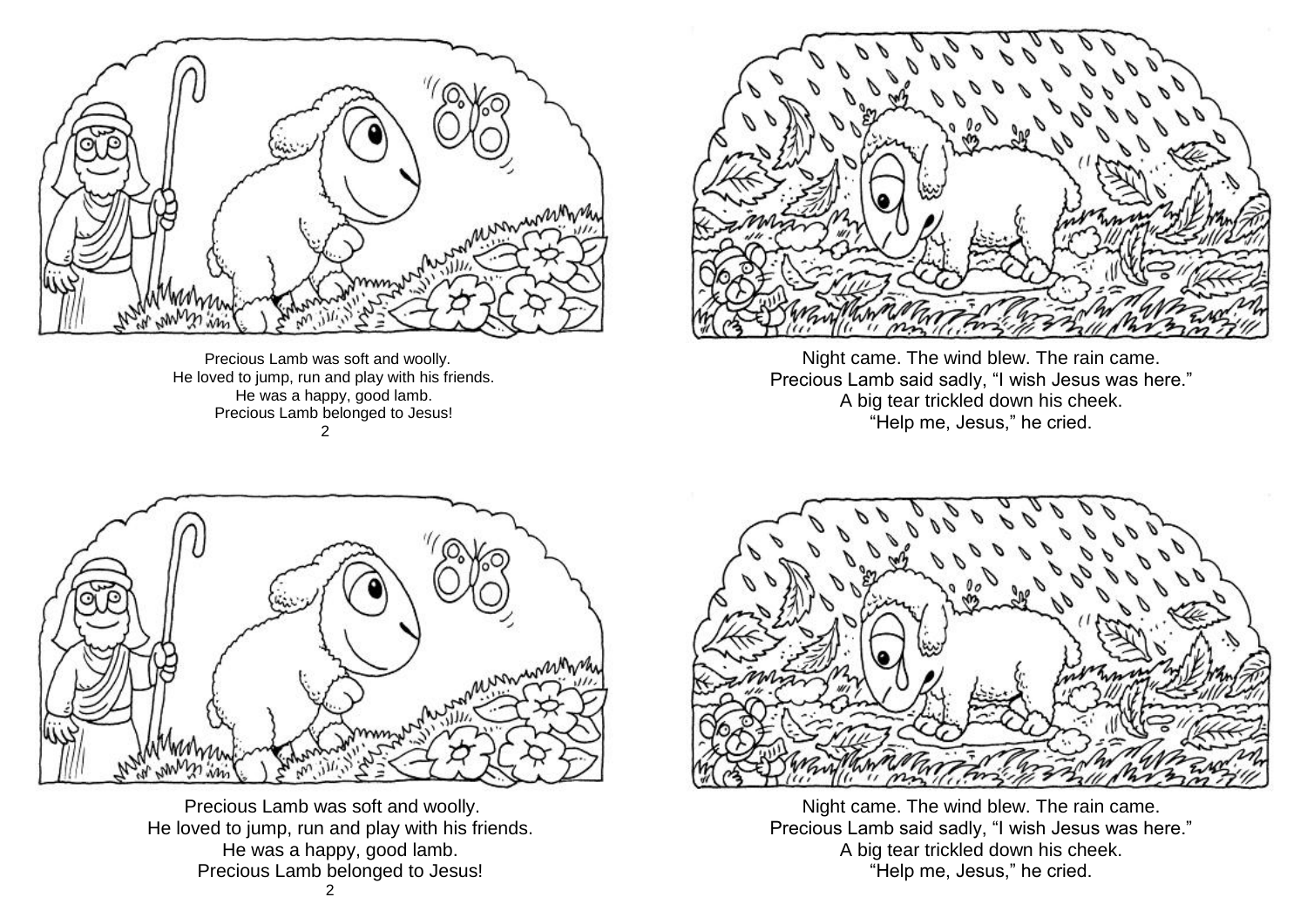

Precious lamb didn't like eating prickly bushes and thorns. It was slippery and dangerous close to the edge. He was hungry, cold, tired, scared and lonely. "Maybe it will be fun tomorrow," he thought. 6



Precious Lamb sometimes saw his own face in a puddle. His big eyes looked back and he could see Jesus too! He felt safe knowing Jesus was near. Precious Lamb followed Jesus everywhere. 3



Precious lamb didn't like eating prickly bushes and thorns. It was slippery and dangerous close to the edge. He was hungry, cold, tired, scared and lonely. "Maybe it will be fun tomorrow," he thought.



Precious Lamb sometimes saw his own face in a puddle. His big eyes looked back and he could see Jesus too! He felt safe knowing Jesus was near. Precious Lamb followed Jesus everywhere.